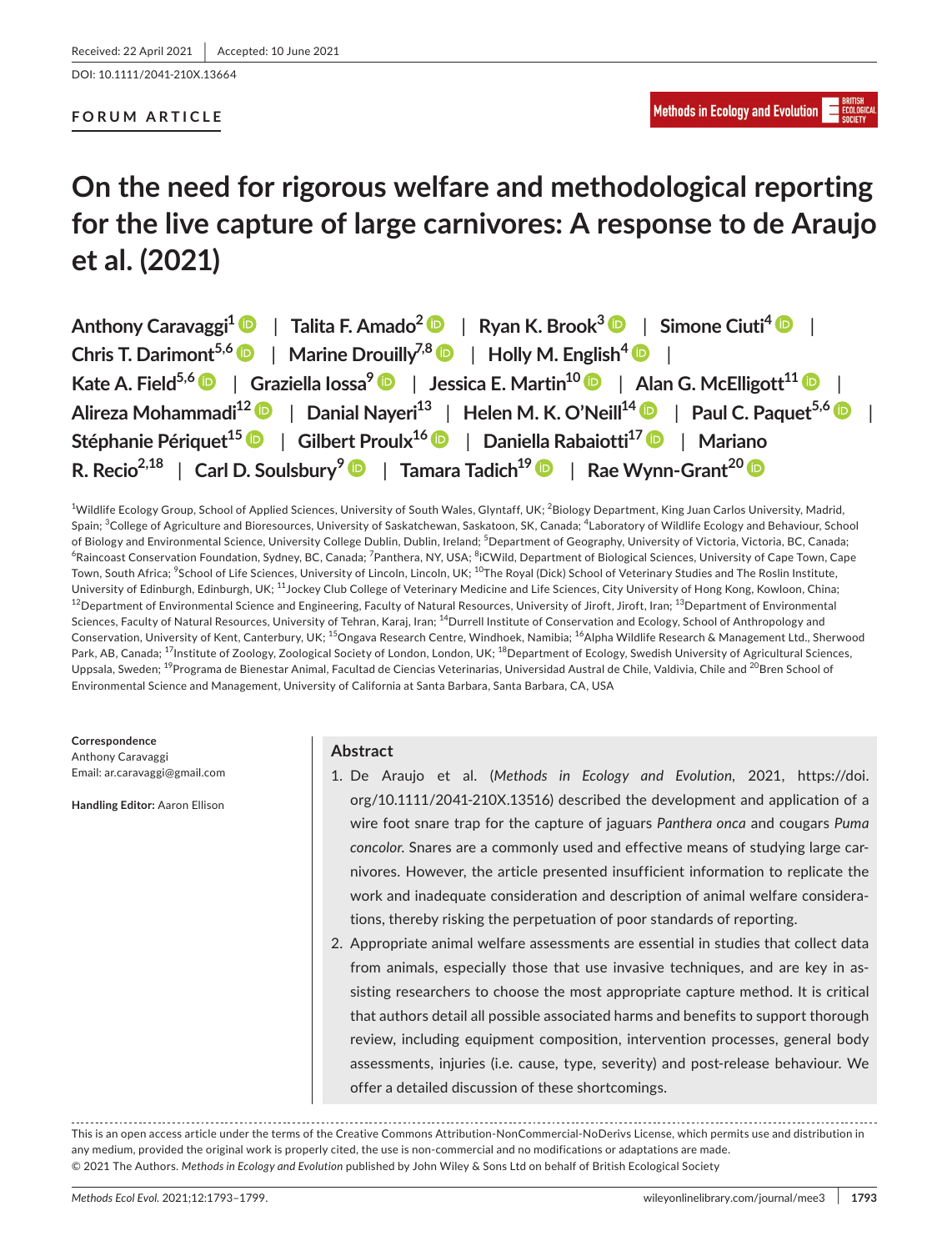- 3. We also discuss broader but highly relevant issues, including the capture of nontarget animals and the omission of key methodological details. The level of detail provided by authors should allow the method to be properly assessed and replicated, including those that improve trap selectivity and minimize or eliminate the capture of non-target animals.
- 4. Finally, we discuss the central role that journals must play in ensuring that published research conforms to ethical, animal welfare and reporting standards. Scientific studies are subject to ever-increasing scrutiny by peers and the public, making it more important than ever that standards are upheld and reviewed.
- 5. We conclude that the proposal of a new or refined method must be supported by substantial contextual discussion, a robust rationale and analyses and comprehensive documentation.

## **KEYWORDS**

analysis, animal welfare, large carnivores, live capture, methods, peer-review

# **1** | **INTRODUCTION**

Considerations on the impacts of field research of animals underpins good research practice and study optimization (Osborne et al., 2009), with implications for data quality (Jewell, 2013). Recent articles have called for journals to play an active role as 'critical control points' in protecting animal welfare in field (Brook et al. 2015; Field et al., 2019; Soulsbury et al., 2020), clinical (Ashall et al., 2018; Fordyce & Mullan, 2016; Page et al., 2016) and laboratory settings (DeGrazia & Sebo, 2015; Pritt & Hammer, 2017; Rollin, 2006).

Foot snares are a widely used capture technique for many large and medium-sized carnivore species (e.g. Balme et al., 2007; Boitani & Powell, 2012; Mohammadi et al., 2019). Foot snares are generally used where handling an animal is essential, for example, the fitting of satellite collars (e.g. Cardoso et al., 2020; Jędrzejewski et al., 2002), or for research into vectors of disease (e.g. Doi et al., 2020). Other methods for live-trapping wildlife include cage traps (Casas-Díaz et al., 2015) and free darting (Olson et al., 2015). Foot snares can pose a greater risk of injury to animals than cage traps, particularly to non-target species (McCarthy et al. 2013), but offer key advantages including being more effective at capturing trap-shy species (Michalski et al. 2007; Mowat et al. 1994). Studies using invasive capture methods typically report the total number of captures of target and non-target species, means of immobilization (i.e. anaesthetics used and dosages), a detailed description of welfare assessments, (e.g. total number of injuries sustained by captured animals and their severity), trap selectivity, mortality, humane endpoints and euthanasia protocols identified a-priori. They also include an overview and discussion of the method, placing it in the appropriate context and examining caveats, concerns and possible future refinements.

Such details represent a minimum baseline for studies using existing foot snare techniques; those that offer developments on the method must have even higher levels of detail. Despite the critical

importance of these data, and information in both selecting and successfully deploying capture methods for wildlife, a recent paper by de Araujo et al. (2021), published in Methods in Ecology and Evolution, failed to provide many of these critical details. The authors described the development and application of a new design of foot snare trap to capture wild jaguars *Panthera onca* and cougars *Puma concolor* across three biomes in Brazil. Based on their findings, the authors suggested that '*Snares are a safe and efficient method to capture jaguars and cougars and can be adapted for capturing other large felid species*.'

Here, we offer a critical discussion of that paper: (a) highlighting key oversights and weaknesses on welfare protocols; (b) providing essential context on non-target animals; (c) a discussion of broader implications missing from the focal paper; and (d) emphasising the need for accurate and comprehensive reporting and rigorous peer-review of all animal studies. In doing so, this case study provides an important opportunity to emphasize the essential role journals, associated organizations and societies serve in actively promoting better animal welfare considerations in wild animal research.

# **2** | **ANIMAL WELFARE CONSIDERATIONS**

Ethical and animal welfare considerations are interwoven with the use of animals for research purposes, whether in the wild or the laboratory. Ethical considerations in animal research focus on the moral justification of our actions on animals and the cost-benefit analysis of potential benefits and associated harms (Bekoff & Jamieson, 2019; Fox & Bekoff, 2011). Animal welfare is a state within an animal (Mellor et al., 2020) and its; the consideration thereof provides the strategies to mitigate the identified harms and promote good animal welfare. Any activity involving research on animals can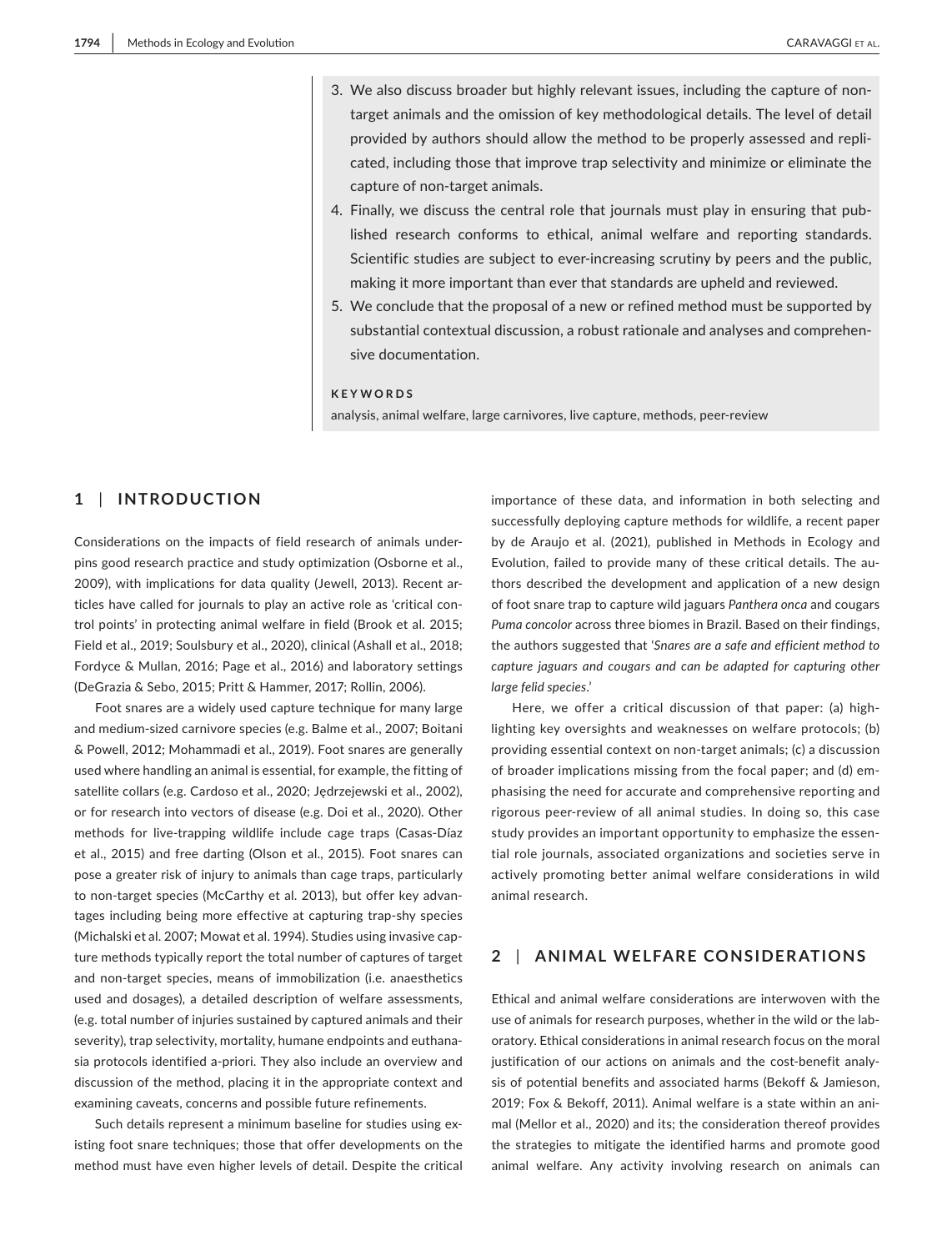generate animal welfare concerns that require objective consideration (Reed et al., 2017). In wildlife research, live capture is one of the critical points for animal welfare; any action that impacts the animals or their environment has the potential to directly or indirectly affect their welfare state (Soulsbury et al., 2020). The potential for captured animals to experience pain, distress or suffering must be considered (Sikes & Gannon, 2011). Indeed, many countries require an evaluation of the severity of the procedures via bioethical assessments (see European Directive 2010/63/EU) and specific guidelines have been developed for this purpose (Smith et al., 2018). Such assessments often involve combining methods, including the quantification of injuries and their severity via injury scores (e.g. Iossa et al., 2007; Proulx, 1999; Tullar Jr., 1984), the collection of behavioural, physiological and psychological measures (e.g. Brivio et al., 2015; Burn, 2017; Cattet et al., 2003), and long-term follow-up monitoring (e.g. Cattet, Boulanger, et al., 2008; Cattet, Stenhouse, et al., 2008). These steps allow researchers to mitigate potential negative effects of trapping and restraint. Subsequent publications that arise from studies with welfare implications should provide explicit information on the types of welfare assessments used and their outcomes.

In the case of de Araujo et al. (2021), the authors described a modified foot snare trap for the capture of jaguars and cougars. Specific details on animal welfare considerations and methodological impacts, that are conspicuously absent in the present form of the article, are required. Hence, it is difficult to ascertain whether any of these aspects were considered and/or whether steps were taken to minimize negative effects on captured animals. For example, one animal was noted as requiring veterinary treatment for a paw injury but the authors did not detail the type, severity or cause of the injury. Additionally, de Araujo et al. (2021) did not provide details of the criteria used to determine the point of intervention and whether any other injuries were sustained by other individuals and assessed as not requiring clinical care. A general body condition assessment, including observations of other limbs and teeth, should be undertaken when assessing leg-holding traps. Many injuries may not appear immediately problematic (e.g. abrasions, oedemas), but they can have long-term, sub-lethal effects (e.g. Cattet, Boulanger, et al., 2008; Mortensen & Rosell, 2020; Seddon et al., 1999) and impact biological interactions (e.g. competition, predation) by reducing the ability to capture prey, flee or fight (Virgós & Travaini, 2005).

The authors indicated that they removed debris from trapping sites but failed to mention whether sites were beneath a canopy that could provide some protection from environmental conditions or be a source of additional debris. Exposure can be stressful and sometimes lethal for captured animals (Del Guidice et al., 2001, Rutter et al., 2020). With regards to the snaring system, no information was given regarding the potential use of leather or rubber sheaths to mitigate abrasion from the steel cable (e.g. Frame & Meier, 2007; Lemieux & Czetwertynski, 2006). Further, the authors claim that 'the use of a spring limited injuries', but do not provide evidence to support this statement.

The authors stated that live bait was used during the study—a method that has inherent welfare implications for the bait animal(s). Certainly, live bait can be an effective and efficient method of attracting carnivores (Goodrich et al., 2001; Michalski et al., 2007; Rajaratnam et al., 2007). However, authors using this method should explicitly describe the associated components and conditions, thereby addressing welfare concerns and supporting replication. Hence, studies using live bait should describe the species used, the means of restraint, resource (i.e. food, water) provisioning and maintenance schedule, measures taken to minimize distress and prevent harm, pre-study screening for disease and post-study monitoring. de Araujo et al. (2021) do not provide any such details, hence the study can neither be properly assessed on the grounds of bait animal welfare, nor replicated. While live bait may be authorized by some ethical review committees, we strongly suggest that researchers only use live bait as a last resort and following robust methodological refinement.

de Araujo et al. (2021) did not indicate whether all the jaguars and cougars captured during their study were fully grown adults, whether any of the 16 females had dependent cubs at the time of capture, nor how they reduced the probability of capture of nontarget individuals. The authors noted, however, that several nontarget species were captured during their study. While snare traps can be calibrated to minimize the potential for capture of non-target species, the possibility of bycatch still remains as long as there is overlap in body mass of species within the ecological community. The welfare implications for captured non-target animals are often more severe than for target species (e.g. Brook et al., 2015; Goodrich et al., 2001; Logan et al., 1999). de Araujo et al. (2021) did not provide any information as to the state in which non-target animals were found or how they were handled (e.g. were they chemically or physically immobilized and released after capture?). The authors further noted that they '*sometimes used two snares mounted close to each other*' to increase capture probability, but neither distance between paired traps nor simultaneous captures (and associated welfare implications) were reported.

Monitoring study animals for the duration of their restraint can inform our understanding of potential welfare implications associated with a capture method (e.g. Fahlman et al., 2020; Proulx, 2018). de Araujo et al. (2021) deployed camera traps to assess the likelihood of the focal species using a given area, yet did not report whether they monitored animal behaviour during and post-capture. Injuries often occur in the first moments after a trap has closed (Proulx et al., 1993). Further, the length of time an animal is in a trap before being chemically or physically restrained is a key consideration (Soulsbury et al., 2020). In their study, de Araujo et al. (2021) used a VHF transmitter to improve survey team response times and reduce the period during which the animals were restrained. Such efforts can minimize the time the animal spends in the trap unsupervised and is successfully used elsewhere (e.g. Darrow & Shivik, 2008; Notz et al., 2017). However, the authors did not provide any empirical data on restraint duration, hence, potential positive welfare implications cannot be reliably ascertained.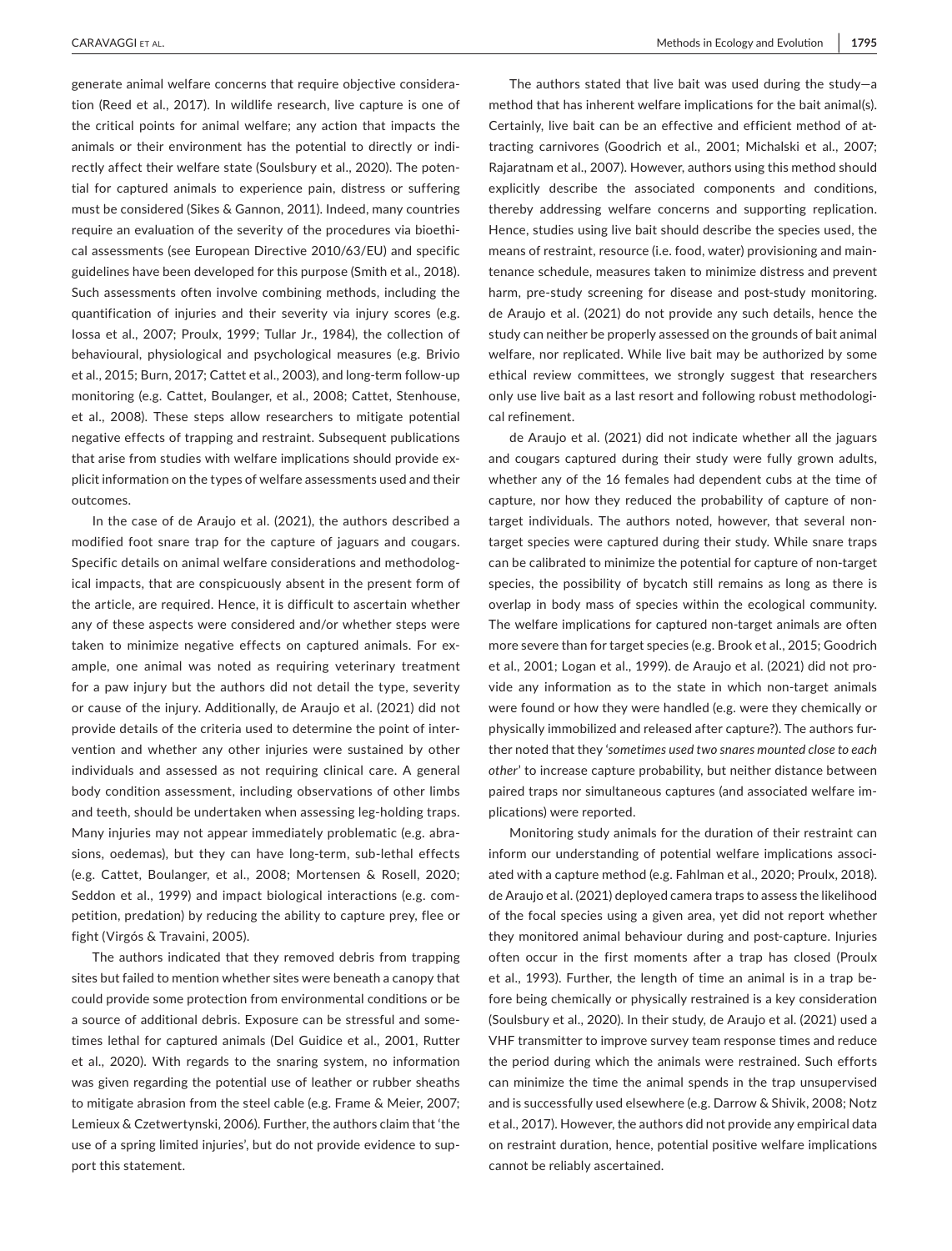# **3** | **THE NEED FOR DETAIL**

When describing new methods or equipment, researchers should provide a thorough comparative analysis, placing the capture efficacy, selectivity and welfare considerations against those of differing capture techniques. Situating new methods in this broader context will strengthen claims to why their use is warranted by contrasting them against alternative approaches. More broadly, if researchers are proposing an invasive technique, they should offer a thorough and robust explanation of why it was chosen over alternative methods.

Within-study methodological variations should additionally be explained appropriately. This is essential information for researchers considering using these methods in their own work. Many of these details were missing from de Araujo et al. (2021). For example, de Araujo et al. (2021) stated that different baits were used intermittently and deployed at different times, but no justification was given for such changes nor the impact that they had on capture rate (section 2.4.3, de Araujo et al., 2021). There was also no consistency in the number of snares used at each trap site (section 2.4, de Araujo et al., 2021) and the total number of traps set is unknown. No information was provided on the number of corresponding sample sizes, temporal schedule, spatial variance, catch ratios, carcass/fish size, type and composition (where appropriate), nor any other fundamental information that is required to properly support replication of the study. Further, the authors stated '*As soon as the animal is safely under the effect of anaesthesia, the procedures could be performed*.' The nature of these procedures and, indeed, the ultimate purpose for live capture in this study, remains unknown. As such it is unclear whether minimally invasive alternatives may have been more appropriate (e.g. Palomares, 2018), and where, when and how the authors recommend this method be implemented or, indeed, which variant should be used. Articles recommending a modified technique should explain why invasive methods are required, before providing a clear description of the recommended variant.

de Araujo et al. (2021) described their modified foot snare design in extensive detail but did not use multi-method comparisons or any discussion of preceding iterations of the technique. Without information on trapping effort (i.e. trap hours/days), it is not possible to evaluate the efficiency of their trapping method. Criteria for assessing trap efficiency and safety have been proposed and reviewed elsewhere (e.g. Powell & Proulx, 2003; Proulx, 1999; Proulx et al., 2020). Further, without internal or external comparators, it is impossible to compare the performance of the proposed method relative to other variants. Moreover, the context of and evidence for 'safety' was lacking, hence the authors' conclusion that the capture method is safe, effective and can be applied to other large felids therefore lacks an evidential basis.

We acknowledge that it may not be possible to address all of the issues we highlight in the *Practical Tools* format, given the inherent limitations associated with a short word count. However, we suggest that the correct solution is not to omit crucial details that support thorough evaluation of the efficacy and efficiency of the proposed

method, but for the Editor to recommend resubmission as a longer Research Article that would support critical detail. Alternatively, supplementary files should be requested.

## **4** | **THE REVIEW PROCESS**

Journal editorial policies provide a minimum benchmark of scientific and ethical standards the journal upholds. However, many journals do not provide specific guidance on animal welfare concerns (Festing et al., 1997; Osborne et al., 2009) other than stating adherence to generic published guidelines for planning studies that involve animals and for reporting studies that involve animals, such as the PREPARE (Smith et al., 2018) and ARRIVE 2.0 (Percie du Sert et al., 2020) guidelines. The manuscript submission process is frequently reliant on the authors simply declaring compliance with editorial policies, with little post hoc validation (Kilkenny et al., 2010; MacCallum, 2010). Journals should play leading roles in ensuring that the research they publish includes information related to animal welfare. Doing so would demonstrate good practice and encourage similar oversight among other authors and journals (Osborne et al., 2009). Failure to consider the welfare of study species can harm individual animals and the scientific process.

With the rise of open access publications, public access to and scrutiny of scientific studies is greater than ever. It is essential, therefore, that journals as a minimum, ensure that published studies comply with their own reporting requirements and emphasize animal welfare considerations as a priority. The editorial policies of Methods in Ecology and Evolution state that '*Researchers must have proper regard for conservation and animal welfare considerations*' and reference adherence to guidelines such as ARRIVE 2.0 (Percie du Sert et al., 2020), which explicitly states inclusion of '*the nature of the ethical review permissions, relevant licences, and national or institutional guideline for the care and use of animals*'. Additionally, the author guidelines for the journal state that permit numbers, including institutional animal use permits, should be included in the acknowledgements section. We note that the original editorial and review process failed to detect the omission of a welfare statement and permit details from de Araujo et al. (2021) (see [publons.](https://publons.com/p/33313648/) [com/p/33313648/\)](https://publons.com/p/33313648/) and the paper was subsequently published, *First Online*, without that information. Following our communications on social media about these oversights, these details were subsequently added to the Acknowledgments section when the paper was assigned to an issue. This approach risks unintentionally obfuscating relevant issues and limiting the potential for review and the improvement of associated processes. We suggest, therefore that an *errata* would have been contextually appropriate.

This paper benefited from the Open Peer-Review system that allows interested parties to read reviewers' comments and subsequently revealed gaps in the peer-review process. We note that some important issues were raised during the review process ([publons.](https://publons.com/p/33313648/) [com/p/33313648/\)](https://publons.com/p/33313648/) were not addressed in subsequent drafts. Journals have a critical role in ensuring high standards of animal welfare in laboratory or field research (Field et al., 2019; Soulsbury et al., 2020). We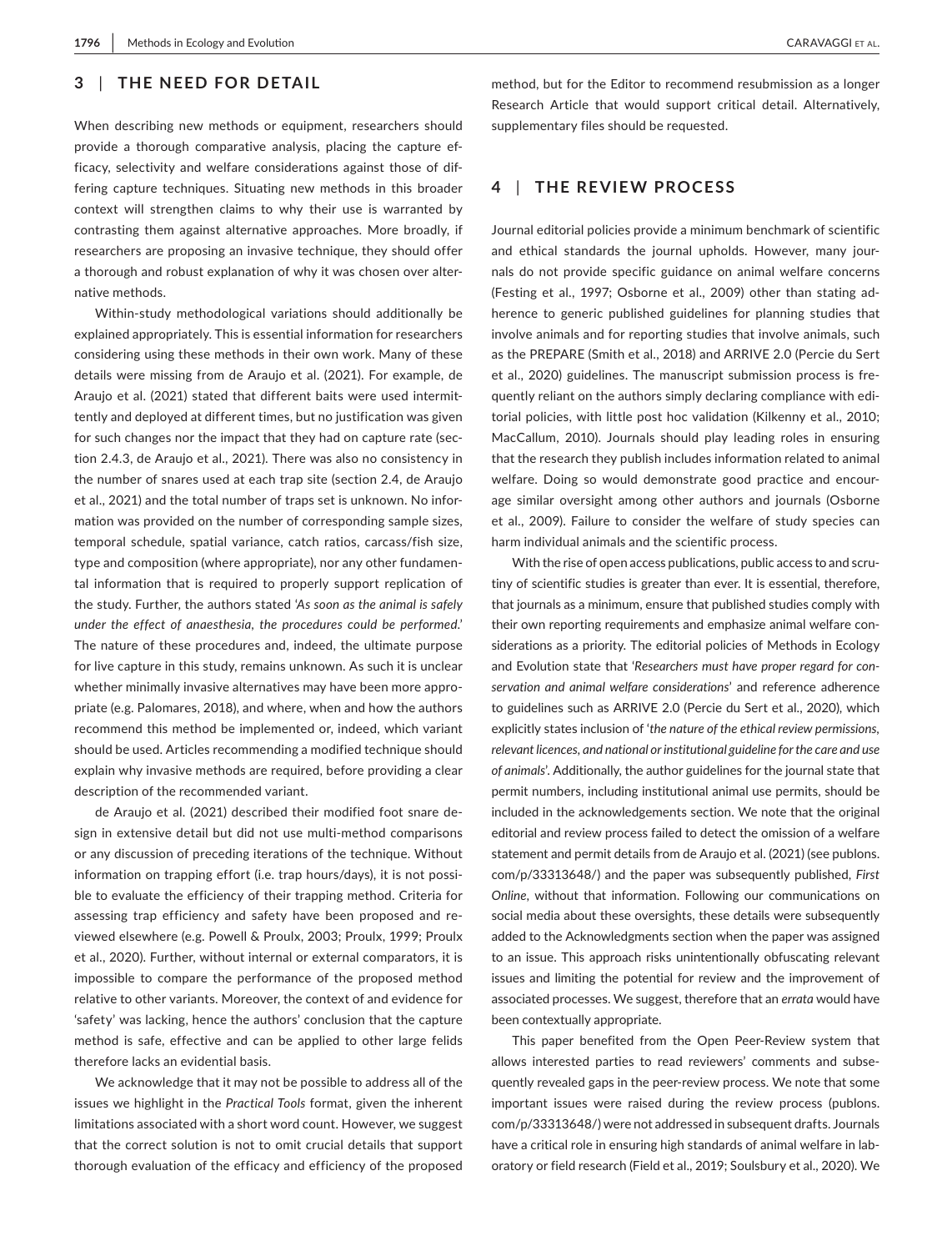therefore call upon journals to place an onus on Editors and reviewers to explicitly confirm that the submitted work complies with the journal's animal care policies. This is particularly important in the case of papers detailing capture methods, as these serve as a template for researchers considering those methods in their own research. We believe that this should be an integral part of the review process for any journal publishing research involving animals—whether wild, captive, domesticated or in the laboratory. We recommend that manuscripts that do not provide the required permit numbers on submission be rejected without review and the authors encouraged to provide the required documentation should they decide to resubmit.

Finally, we encourage journals without animal care policies to consider adopting a straightforward, bare-minimum template of requirements for animal care policies for wildlife studies upon which they can build (see '*ARROW guidelines*', Field et al., 2019).

# **5** | **CONCLUSIONS AND RECOMMENDATIONS**

The accurate, appropriate and thorough reporting of studies that use live capture techniques for wild animals is essential, from both scientific and welfare perspectives, especially when new or refined methods are presented. In their recent paper, de Araujo et al. (2021) presented a study with multiple issues that resulted in their conclusion—that the proposed method is '*safe and efficient*' having no reliable evidential basis. We acknowledge that foot snares represent a potentially useful tool in the study of large carnivores. However, studies using invasive methods should offer a thorough justification for the use of a specific technique, including an explanation of why less invasive alternatives were not selected. Moreover, the proposal of a new or refined method requires substantial contextual discussion, robust analyses and comprehensive documentation, all of which were absent from the focal study.

More broadly, this *Forum* article also presents an important opportunity to use evidence and best practise principles to advocate for higher standards of welfare reporting in wildlife studies. At minimum, these should include (a) an explanation of the necessity for live capture, including how data obtained via live capture contributed to the main objective of the study; (b) the provision of full details of methodological reviews, welfare considerations and permits in the paper or supplementary materials; (c) comprehensive details on assessments of welfare of target and non-target animals, with suitable comparable measures; (d) quantitative information on impacts to target and non-target animals; and (e) selectivity of methods. We encourage researchers to adopt and adhere to strict ethical guidelines and emphasize the importance of the 3Rs and harm-benefit analysis frameworks in assessing the suitability of proposed methods. From the perspective of the Journal, we recommend that the specific assessment of the welfare implications of animal-studies becomes the norm, including consideration of ARROW guidelines (Field et al., 2019) and the requirement that reviewers and Editors explicitly confirm adherence to journal guidelines and standards.

## **ACKNOWLEDGEMENTS**

The authors thank the journal and Editors for encouraging the submission of this Forum article. We also thank the handling Editor and five reviewers for their feedback, and providing us with the opportunity to improve the manuscript.

#### **CONFLICTS OF INTEREST**

The authors have no conflicts of interest to declare.

## **AUTHORS' CONTRIBUTIONS**

A.C. organized and edited the article and contributed to the text; T.F.A., R.K.B., S.C., C.T.D., M.D., H.M.E., K.A.F., G.I., J.E.M., A.G.M., A.M., D.N., H.M.K.O., P.C.P., S.P., G.P., D.R., M.R.R., C.D.S., T.T. and R.W.-G. contributed to the text and edited the article.

#### **PEER REVIEW**

The peer review history for this article is available at [https://](https://publons.com/publon/10.1111/2041-210X.13664) [publons.com/publon/10.1111/2041-210X.13664](https://publons.com/publon/10.1111/2041-210X.13664).

# **ORCID**

*Anthony Carav[aggi](https://orcid.org/0000-0001-7503-3753)* <https://orcid.org/0000-0002-1763-8970> *Talita F. Ama[do](https://orcid.org/0000-0003-1658-1607)* <https://orcid.org/0000-0001-7503-3753> *Ryan K. Bro[ok](https://orcid.org/0000-0003-1052-9509)* <https://orcid.org/0000-0003-1658-1607> *Simone Ciuti* <https://orcid.org/0000-0003-1052-9509> *Chris T. Darimo[nt](https://orcid.org/0000-0003-2793-4527)* <https://orcid.org/0000-0002-2799-6894> *Marine Drouilly* <https://orcid.org/0000-0003-2793-4527> *Holly M. Eng[lish](https://orcid.org/0000-0002-1646-9474)* <https://orcid.org/0000-0002-8854-6707> *Kate A. Field* <https://orcid.org/0000-0002-1646-9474> *Graziella Iossa* <https://orcid.org/0000-0001-6813-4361> *Jessica E. Martin* <https://orcid.org/0000-0003-0294-8770> *Alan G. McElligott* <https://orcid.org/0000-0001-5770-4568> *Alireza Mohamma[di](https://orcid.org/0000-0002-9458-4494)* <https://orcid.org/0000-0001-5958-1530> *Helen M. K. O'[Neill](https://orcid.org/0000-0002-4844-2559)* <https://orcid.org/0000-0002-9458-4494> *Paul C. Paquet* <https://orcid.org/0000-0002-4844-2559> *Stéphanie Pér[iquet](https://orcid.org/0000-0002-6980-8927)* <https://orcid.org/0000-0001-8901-3729> *Gilbert Proulx* <https://orcid.org/0000-0002-6980-8927> *Daniella Rabaiot[ti](https://orcid.org/0000-0001-8808-5210)* <https://orcid.org/0000-0003-4123-2492> *Carl D. Soulsb[ury](https://orcid.org/0000-0003-1620-7770)* <https://orcid.org/0000-0001-8808-5210> *Tamara Tadich* <https://orcid.org/0000-0003-1620-7770> *Rae Wynn-Grant* <https://orcid.org/0000-0002-9757-0514>

## **REFERENCES**

- Araujo, G. R., Deco-Souza, T., Morato, R. G., Crawshaw, P. G., Silva, L. C., Jorge-Neto, P. N., Csermak-Jr, A. C., Bergo, L. C. F., Kantek, D. L. Z., Miyazaki, S. S., Beisiegel, B. D. M., Tortato, F. R., May-Junior, J. A., Silva, M. C. C., Leuzinger, L., Salomão-Jr, J. A., & Paula, T. A. R. (2021). Use of foot snares to capture large felids. *Methods in Ecology and Evolution*, *12*, 322–327. [https://doi.](https://doi.org/10.1111/2041-210X.13516) [org/10.1111/2041-210X.13516](https://doi.org/10.1111/2041-210X.13516)
- Ashall, V., Millar, K. M., & Hobson-West, P. (2018). Informed consent in veterinary medicine: Ethical implications for the profession and the animal 'patient'. *Food Ethics*, *1*, 247–258. [https://doi.org/10.1007/](https://doi.org/10.1007/s41055-017-0016-2) [s41055-017-0016-2](https://doi.org/10.1007/s41055-017-0016-2)
- Balme, G., Hunter, L., & Slotow, R. O. B. (2007). Feeding habitat selection by hunting leopards *Panthera pardus* in a woodland savanna: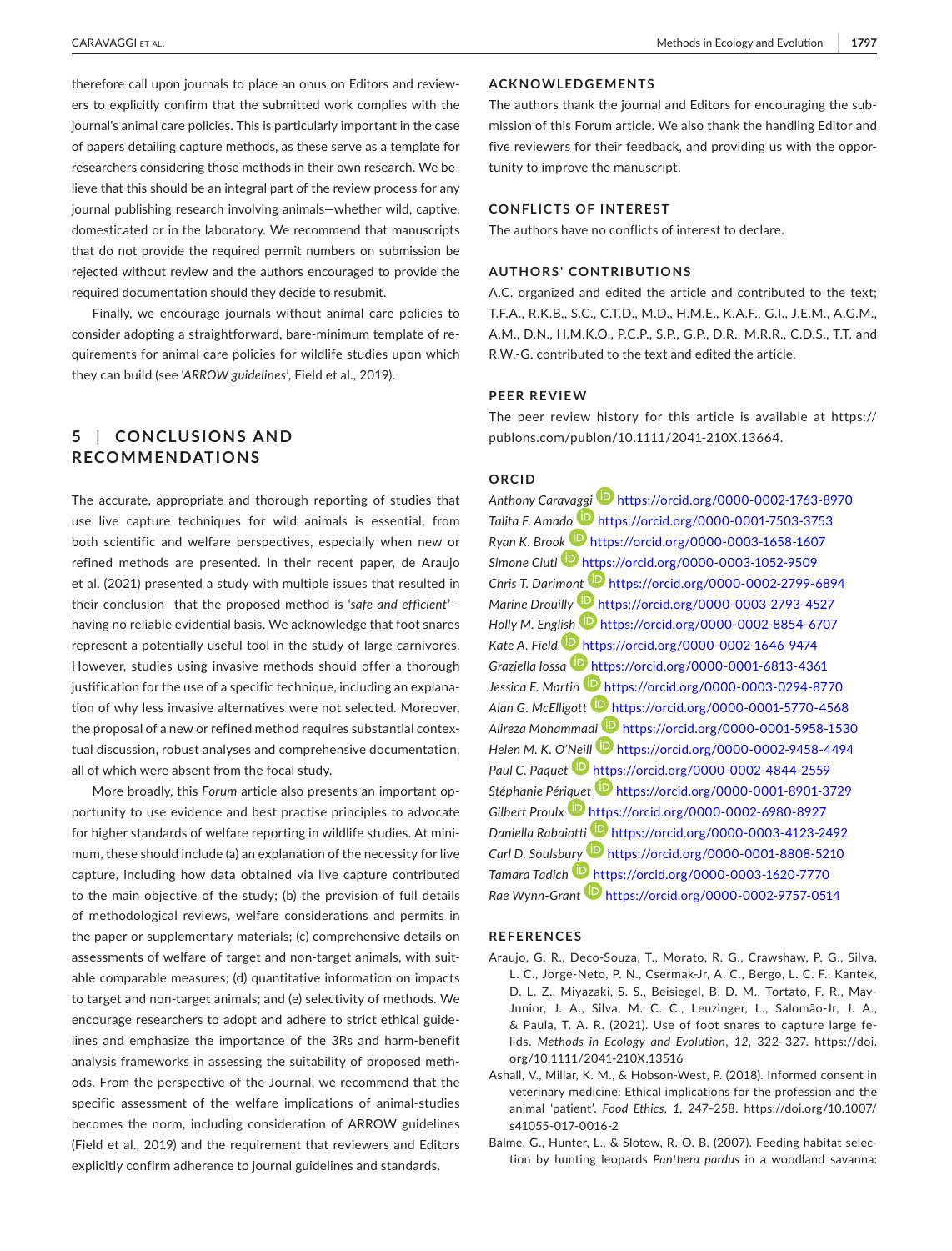Prey catchability versus abundance. *Animal Behaviour*, *74*, 589–598. <https://doi.org/10.1016/j.anbehav.2006.12.014>

- Bekoff, M., & Jamieson, D. (2019). 1. Ethics and the Study of Carnivores: Doing science while respecting animals. In J. L. Gittleman (Ed.), *Carnivore Behavior, Ecology, and Evolution* (pp. 15-45). Cornell University Press.
- Boitani, L., & Powell, R. A. (2012). *Carnivore ecology and conservation: A handbook of techniques*. Oxford University Press.
- Brivio, F., Grignolio, S., Sica, N., Cerise, S., & Bassano, B. (2015). Assessing the impact of capture on wild animals: The case study of chemical immobilisation on alpine ibex. *PLoS ONE*, *10*, e0130957. [https://doi.](https://doi.org/10.1371/journal.pone.0130957) [org/10.1371/journal.pone.0130957](https://doi.org/10.1371/journal.pone.0130957)
- Brook, R. K., Cattet, M., Darimont, C. T., Paquet, P. C., & Proulx, G. (2015). Maintaining ethical standards during conservation crises. *Canadian Wildlife Biology and Management*, *4*, 72–79.
- Burn, C. C. (2017). Bestial boredom: A biological perspective on animal boredom and suggestions for its scientific investigation. *Animal Behaviour*, *130*, 141–151. [https://doi.org/10.1016/j.anbeh](https://doi.org/10.1016/j.anbehav.2017.06.006) [av.2017.06.006](https://doi.org/10.1016/j.anbehav.2017.06.006)
- Cardoso, H. M., Morato, R. G., Miyazaki, S. S., Pereira, T. D. C., Araújo, G. R. D., & Kantek, D. L. Z. (2020). Effectiveness of protected areas for jaguars: The case of the Taiamã Ecological Station in Brazil. *Papéis Avulsos de Zoologia*, *60*, e20206048. [https://doi.org/10.11606/](https://doi.org/10.11606/1807-0205/2020.60.48) [1807-0205/2020.60.48](https://doi.org/10.11606/1807-0205/2020.60.48)
- Casas-Díaz, E., Closa-Sebastià, F., Marco, I., Lavín, S., Bach-Raich, E., & Cuenca, R. (2015). Hematologic and biochemical reference intervals for Wild Boar (*Sus scrofa*) captured by cage trap. *Veterinary Clinical Pathology*, *44*, 215–222.
- Cattet, M. R., Boulanger, J., Stenhouse, G., Powell, R. A., & Reynolds-Hogland, M. J. (2008). An evaluation of long-term capture effects in ursids: Implications for wildlife welfare and research. *Journal of Mammalogy*, *89*, 973–990. <https://doi.org/10.1644/08-MAMM-A-095.1>
- Cattet, M. R., Christison, K., Caulkett, N. A., & Stenhouse, G. B. (2003). Physiologic responses of grizzly bears to different methods of capture. *Journal of Wildlife Diseases*, *39*, 649–654. [https://doi.](https://doi.org/10.7589/0090-3558-39.3.649) [org/10.7589/0090-3558-39.3.649](https://doi.org/10.7589/0090-3558-39.3.649)
- Cattet, M., Stenhouse, G., & Bollinger, T. (2008). Exertional myopathy in a grizzly bear (*Ursus arctos*) captured by leghold snare. *Journal of Wildlife Diseases*, *44*, 973–978.<https://doi.org/10.7589/0090-3558-44.4.973>
- Darrow, P. A., & Shivik, J. A. (2008). A pilot evaluation of trap monitors by the USDA Wildlife Services Operational Program. In *Proceedings of the Vertebrate Pest Conference* (Vol. *23*). UC Agriculture & Natural Resources. Retrieved from [https://escholarship.org/uc/item/2dq89](https://escholarship.org/uc/item/2dq893v8#author) [3v8#author](https://escholarship.org/uc/item/2dq893v8#author)
- DeGrazia, D., & Sebo, J. (2015). Necessary conditions for morally responsible animal research. *Cambridge Quarterly of Healthcare Ethics*, *24*, 420–430. <https://doi.org/10.1017/S0963180115000080>
- Del Giudice, G. D., Mangipane, B. A., Sampson, B. A., & Kochanny, C. O. (2001). Chemical immobilization, body temperature, and postrelease mortality of white-tailed deer captured by clover trap and net-gun. *Wildlife Society Bulletin*, *29*, 1147–1157.
- Doi, K., Nishida, K., Kato, T., & Hayama, S. I. (2020). Effects of introduced sika deer (*Cervus nippon*) and population control activity on the distribution of *Haemaphysalis* ticks in an island environment. *International Journal for Parasitology: Parasites and Wildlife*, *11*, 302–307.
- Fahlman, Å., Lindsjö, J., Norling, T. A., Kjellander, P., Ågren, E. O., & Bergvall, U. A. (2020). Wild boar behaviour during live-trap capture in a corralstyle trap: Implications for animal welfare. *Acta Veterinaria Scandinavica*, *62*, 1–11.<https://doi.org/10.1186/s13028-020-00557-9>
- Festing, M. F. W., Van Zutphen, L. F. M., & Balls, M. (1997). Guidelines for reviewing manuscripts on studies involving live animals. Synopsis of the workshop. In L. F. M. van Zutphen & M. Balls (Eds.), *Animal alternatives, welfare and ethics* (pp. 405–410). Elsevier.
- Field, K. A., Paquet, P. C., Artelle, K., Proulx, G., Brook, R. K., & Darimont, C. T. (2019). Publication reform to safeguard wildlife from researcher

harm. *PLoS Biology*, *17*, e3000193. [https://doi.org/10.1371/journ](https://doi.org/10.1371/journal.pbio.3000193) [al.pbio.3000193](https://doi.org/10.1371/journal.pbio.3000193)

- Fordyce, P., & Mullan, S. (2016). Nature and governance of veterinary clinical research conducted in the UK. *Veterinary Record*, *180*, 69.
- Fox, C. H., & Bekoff, M. (2011). Integrating values and ethics into wildlife policy and management—lessons from North America. *Animals*, *1*, 126–143.<https://doi.org/10.3390/ani1010126>
- Frame, P. F., & Meier, T. J. (2007). Field-assessed injury to wolves captured in rubber-padded traps. *The Journal of Wildlife Management*, *71*, 2074–2076. <https://doi.org/10.2193/2006-537>
- Goodrich, J. M., Kerley, L. L., Schleyer, B. O., Miquelle, D. G., Quigley, K. S., Smirnov, Y. N., Nikolaev, I. G., Quigley, H. B., & Hornocker, M. G. (2001). Animal capture and handling capture and chemical anesthesia of Amur (Siberian) tigers. *Wildlife Society Bulletin*, *29*, 533–542.
- Iossa, G., Soulsbury, C. D., & Harris, S. (2007). Mammal trapping: A review of animal welfare standards of killing and restraining traps. *Animal Welfare*, *16*, 335–352.
- Jędrzejewski, W., Schmidt, K., Theuerkauf, J., Jędrzejewska, B., Selva, N., Zub, K., & Szymura, L. (2002). Kill rates and predation by wolves on ungulate populations in Białowieża Primeval Forest (Poland). *Ecology*, *83*, 1341–1356.
- Jewell, Z. C. (2013). Effect of monitoring technique on quality of conservation science. *Conservation Biology*, *27*, 501–508. [https://doi.](https://doi.org/10.1111/cobi.12066) [org/10.1111/cobi.12066](https://doi.org/10.1111/cobi.12066)
- Kilkenny, C., Browne, W. J., Cuthill, I. C., Emerson, M., & Altman, D. G. (2010). Improving bioscience research reporting: The ARRIVE guidelines for reporting animal research. *PLoS Biology*, *8*, e1000412. <https://doi.org/10.1371/journal.pbio.1000412>
- Lemieux, R., & Czetwertynski, S. (2006). Tube traps and rubber padded snares for capturing American black bears. *Ursus*, *17*, 81–91.
- Logan, K. A., Sweanor, L. L., Smith, J. F., & Hornocker, M. G. (1999). Capturing pumas with foot-hold snares. *Wildlife Society Bulletin*, *27*, 201–208.
- MacCallum, C. J. (2010). Reporting animal studies: Good science and a duty of care. *PLoS Biology*, *8*, e1000413. [https://doi.org/10.1371/](https://doi.org/10.1371/journal.pbio.1000413) [journal.pbio.1000413](https://doi.org/10.1371/journal.pbio.1000413)
- McCarthy, J. L., Belant, J. L., Breitenmoser-Würsten, C., Hearn, A. J., & Ross, J. (2013). Live trapping carnivores in tropical forests: Tools and techniques to maximise efficacy. *Raffles Bulletin of Zoology*, *28*, 55–66.
- Mellor, D. J., Beausoleil, N. J., Littlewood, K. E., McLean, A. N., McGreevy, P. D., Jones, B., & Wilkins, C. (2020). The 2020 Five Domains Model: Including human–animal interactions in assessments of animal welfare. *Animals*, *10*, 1870.<https://doi.org/10.3390/ani10101870>
- Michalski, F., Cranshaw, P. G., Oliveira, T. G. D., & Fabian, M. E. (2007). Efficiency of box-traps and leg-hold traps with several bait types for capturing small carnivores (Mammalia) in a disturbed area of Southeastern Brazil. *Revista de Biologia Tropical*, *55*, 315–320.
- Mohammadi, A., Kaboli, M., Sazatornil, V., & López-Bao, J. V. (2019). Anthropogenic food resources sustain wolves in conflict scenarios of Western Iran. *PLoS ONE*, *14*, e0218345. [https://doi.org/10.1371/](https://doi.org/10.1371/journal.pone.0218345) [journal.pone.0218345](https://doi.org/10.1371/journal.pone.0218345)
- Mortensen, R. M., & Rosell, F. (2020). Long-term capture and handling effects on body condition, reproduction and survival in a semi-aquatic mammal. *Scientific Reports*, *10*, 17886. [https://doi.org/10.1038/](https://doi.org/10.1038/s41598-020-74933-w) [s41598-020-74933-w](https://doi.org/10.1038/s41598-020-74933-w)
- Mowat, G., Slough, B. G., & Rivard, R. E. (1994). A comparison of three live capturing devices for lynx: Capture efficiency and injuries. *Wildlife Society Bulletin*, *22*, 644–650.
- Notz, E., Imholt, C., Reil, D., & Jacob, J. (2017). Testing automated sensor traps for mammal field studies. *Wildlife Research*, *44*, 72–77. [https://](https://doi.org/10.1071/WR16192) [doi.org/10.1071/WR16192](https://doi.org/10.1071/WR16192)
- Olson, A. K., Gulsby, W. D., Cohen, B. S., Byrne, M. E., Osborn, D. A., & Miller, K. V. (2015). Spring excursions of mature male whitetailed deer (*Odocoileus virginianus*) in north central Pennsylvania.